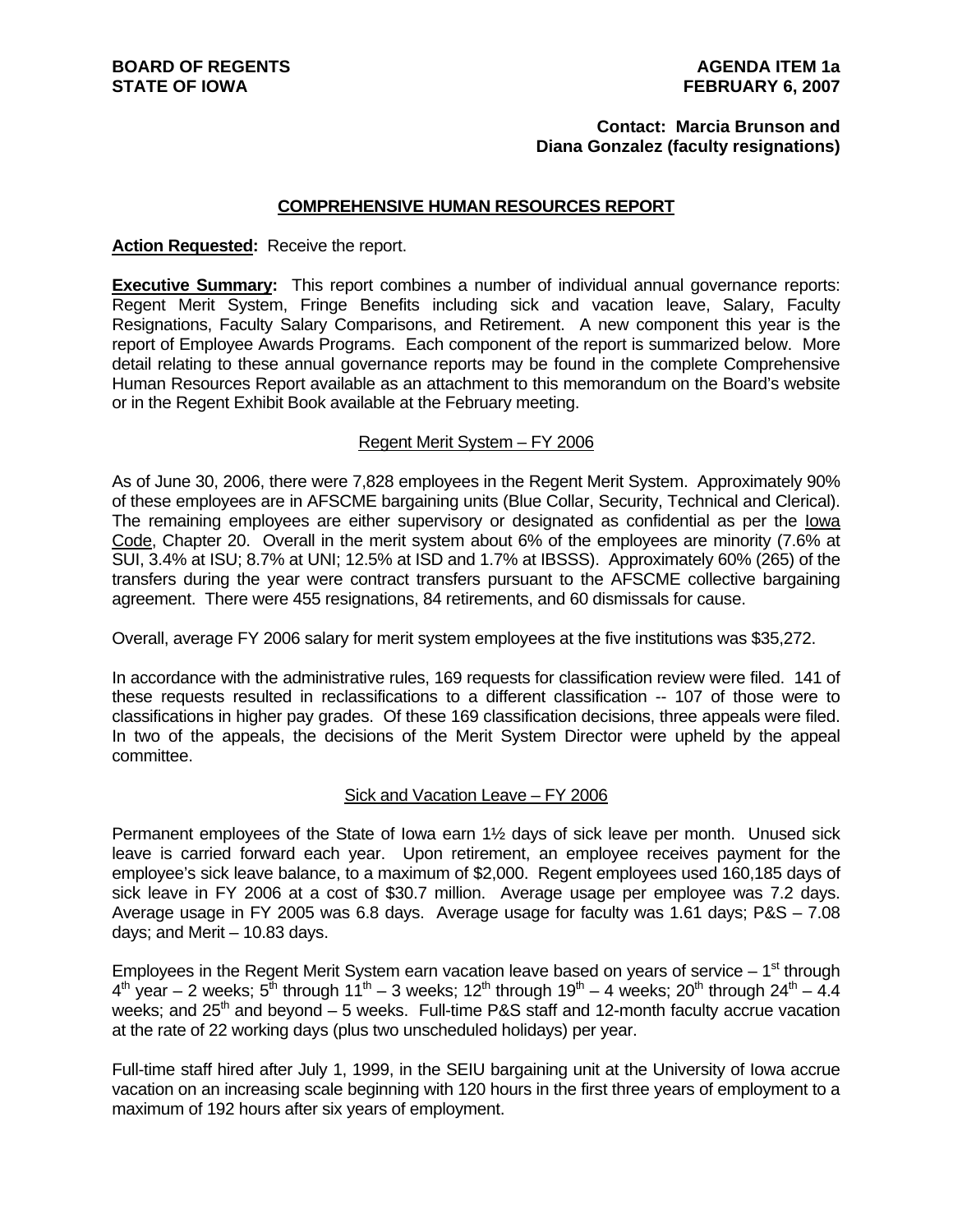Average vacation use per employee was 18.41 days in FY 2006. FY 2005 average was 17.3 days.

In addition to vacation leave, Regent employees receive nine paid holidays.

#### Fringe Benefits – FY 2006

The Regent institutions spent \$409.7 million for insurance and retirement for faculty and staff during FY 2006. Institutional costs for fringe benefits as a percent of payroll were SUI – 28.1%; ISU – 29.7%; UNI – 34%; ISD – 38%; and IBSSS – 37%.

Employees of the Board of Regents are covered by Social Security and Medicare. Social Security contribution is 6.2% for both the employer and the employee to a calendar year 2006 salary maximum of \$94,200. Medicare contribution is 1.45% on all salary.

Employees may select to participate either in IPERS (a defined benefit program) or TIAA-CREF (a defined contribution program) or a qualified substitute. About 125 employees at ISU are covered by federal retirement. Approximately 23,174 employees participate in TIAA-CREF and 3,072 in IPERS. At the universities, the employer contribution to TIAA-CREF is 10%, and the employee contributes 5%. Contributions to TIAA-CREF at the special schools are at the IPERS rates – 5.75% by the employer and 3.7% by the employee. In FY 2006, the institutions contributed \$117.2 million to TIAA-CREF and \$2.3 million to IPERS.

The institutions provide employees with life insurance, accidental death and dismemberment, and long term disability insurance.

Each university offers health and dental insurance programs for its faculty, P&S staff, and nonorganized merit staff. The AFSCME covered employees at the universities and all employees of the special schools participate in the state health and dental insurance programs. The total cost to the institutions to provide health insurance coverage to faculty and staff in FY 2006 was \$155.6 million which is an increase of approximately 15% from last year.

More detailed information about the fringe benefits programs at the five institutions may be found in the full report beginning on page 11. The full report is available as an attachment to this memo on the Regents website or in the Regent Exhibit Book which will be available the Board meeting.

#### Retirement Report – FY 2006

In addition to regular retirement either through IPERS or TIAA-CREF, faculty and staff may retire by participating in the phased retirement program. The phased retirement program was first approved by the Board in 1982. With approval of the institutional administration, faculty and staff may request participation in phased retirement at age 57 with at least 15 years of service. Merit system employees must be age 60 and have at least 20 years of service. Through the program, employees reduce their appointments to no greater than 65% and no less than 50%. A normal phasing period is five years and during the first four years, the participant's salary reflects the actual time worked plus an additional 10% incentive. Benefits in the first four years are paid as if the employee were fulltime. The current phased retirement program expires on June 30, 2007. In May 2006, the Board approved renewal of the program with some revisions effective July 1, 2007, through June 30, 2012.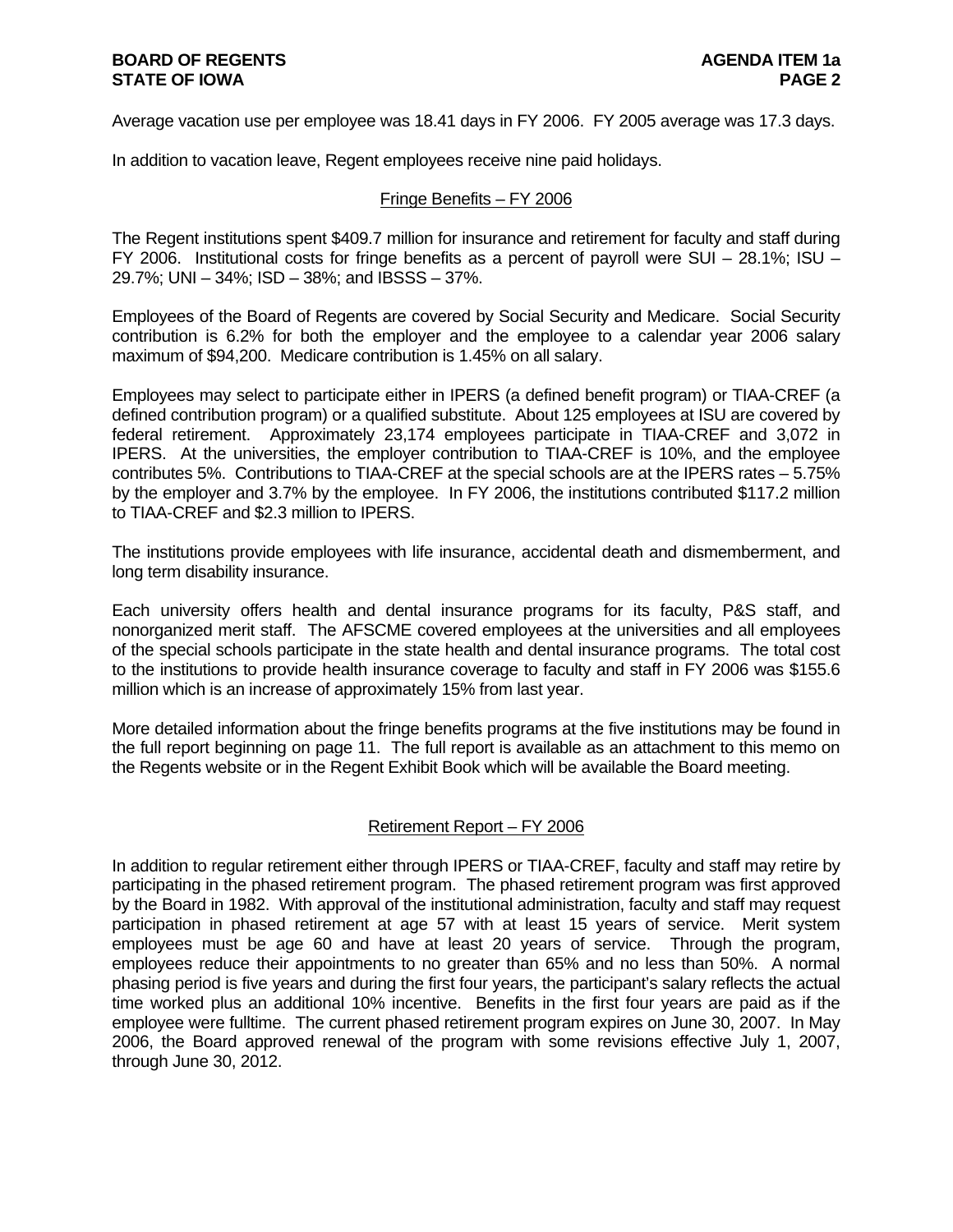There were 75 new participants in phased retirement in FY 2006 with a total of 161 currently active. A total of 737 faculty and staff have participated in the program since its inception in 1982.

The cost of phased retirement incentives was \$998,577. Approximately \$3.9 million was released through operation of the phased retirement program. These funds were used in a variety of ways at the universities with most going toward either replacement personnel or reallocations to fund other areas of need.

During FY 2006, 242 faculty and staff left the institutions through regular retirement.

#### Faculty Resignation Report – FY 2006

At the Regent universities, there were 159 faculty resignations, an increase of 17 (+12.0%) in FY 2006 from the prior year. At the special schools, there were two faculty resignations, a decrease of three (-60.0%) in FY 2006 from the prior year.

The Regent universities obtained information about the faculty who resigned through a variety of efforts, including resignation surveys, exit interviews, satisfaction/climate assessment surveys, and payroll reports.

The numbers of faculty resignations include only those faculty members who were tenured, tenuretrack, or clinical track.

- At the University of Iowa, the number of faculty resignations increased from 77 to 89 (+15.6%) between FY 2005 and FY 2006. This is a faculty turnover rate of approximately 4.3%.
- At Iowa State University, the number of faculty resignations increased from 37 to 48 (+29.7%) between FY 2005 and FY 2006. This is a faculty turnover rate of approximately 3.5%.
- At the University of Northern Iowa, the number of faculty resignations decreased from 28 to 22 (-21.4%) between FY 2005 and FY 2006. This is a faculty turnover rate of approximately 3.7%.
- At the Iowa School for the Deaf, the number of faculty resignations remained the same (two) between FY 2005 and FY 2006.
- At the Iowa Braille and Sight Saving School, the number of faculty resignations decreased from three to zero (-100%) between FY 2005 and FY 2006.

The universities have identified the following strategies for faculty retention.

- University of Iowa
	- $\triangleright$  Improve faculty salaries. In FY 2006 and FY 2007, the University used reallocated resources and incremental revenues to improve the competitiveness of faculty salaries.
	- $\triangleright$  Increase attention to family and career issues. The University is reviewing the recommendations made by the Gender Equity Task Force which found that family reasons was the second most common reason for resignations.
	- $\triangleright$  Improve retention of underrepresented and minority faculty. The Provost's Office continues to use reallocated resources to support the expansion of the Faculty Diversity Opportunity Program.
	- $\triangleright$  Further improve mentoring of junior faculty. A task force has been charged to implement the Gender Equity Task Force's recommendation to create a formal mentoring program for junior faculty with training and support for mentors.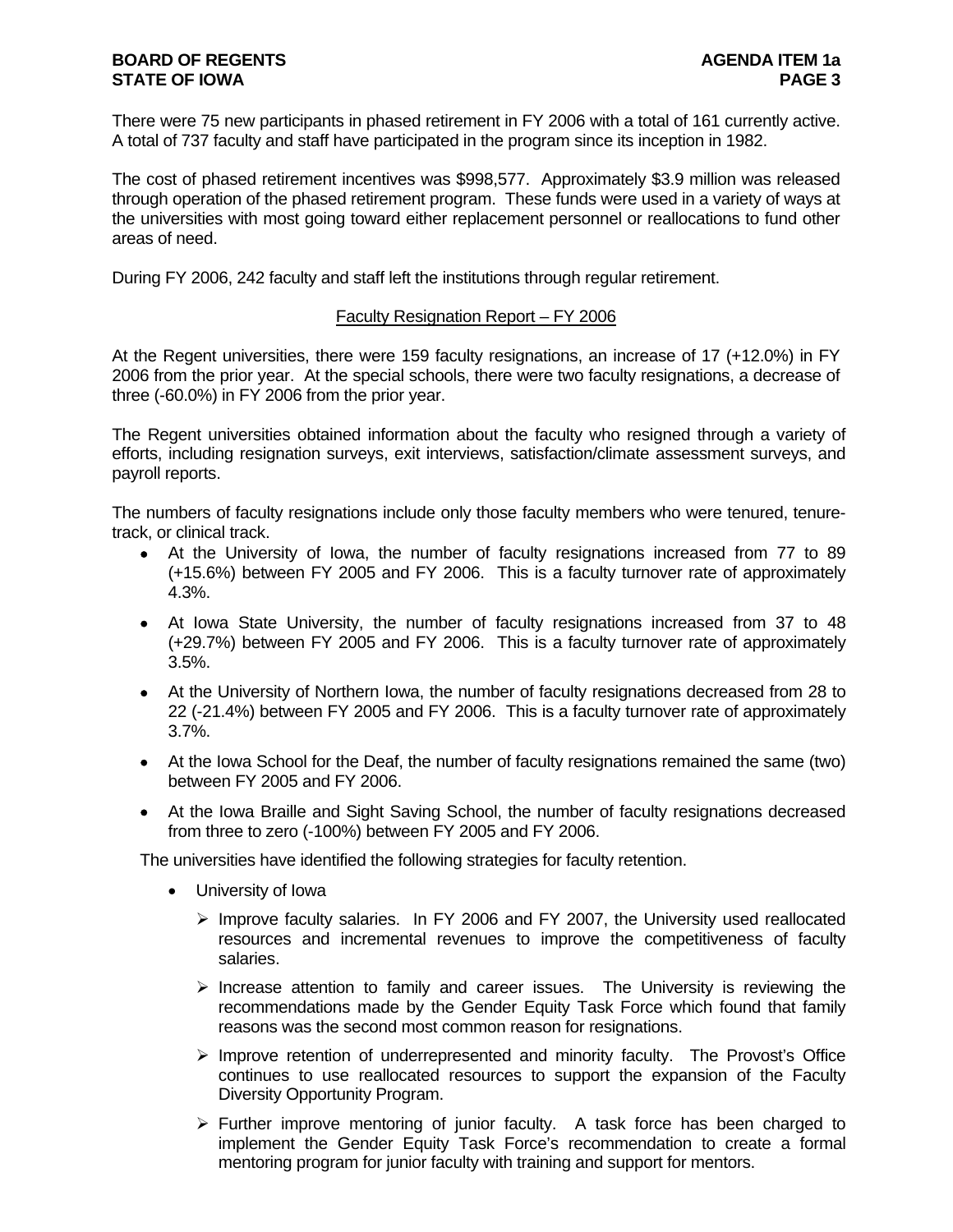- Iowa State University
	- $\triangleright$  The Provost's Office created a new full-time position to coordinate an improved dual career program.
	- $\triangleright$  The Provost's Office developed a comprehensive data management system to track responses and successes in working with departments and colleges regarding counteroffers.
	- $\triangleright$  The ISU ADVANCE Program is a National Science Foundation funded initiative to improve the recruitment, retention, and leadership of women in the science, technology, engineering, and mathematics fields. A \$3.3 million grant was awarded to ISU in September 2006.
	- $\triangleright$  ISU was one of two universities to receive a \$25,000 award for innovative practices from the Alfred P. Sloan Foundation. ISU was selected for a creative database and tracking system to quantify the benefits from flexible career policies and to conduct a cost-benefit analysis of these policies.
	- ¾ ISU is participating in the Harvard University COACHE survey on tenure-eligible faculty satisfaction to understand what assistant professors desire in their professional lives; the results will be used to understand the best way to retain these faculty.
- University of Northern Iowa
	- $\triangleright$  Formal and informal faculty mentoring activities introduce new faculty members to the university community and enable new faculty to integrate more successfully into the life of the institution.
	- ¾ Professional development assignments and summer fellowship programs are offered for full-time faculty. Through these awards, the University seeks to retain faculty by supporting and advancing faculty research, creative activity, grant applications, and the completion of a terminal degree.
	- $\triangleright$  UNI received two grants from the Roy J. Carver Charitable Trust to support faculty development programs and both are contributing to the retention of faculty. More than 100 faculty members have received support to participate in institutes and followup activities.

Attachment A provides a summary of the faculty resignations at the universities. More detailed tables are provided in the full report beginning on page 33. The full report is available on the Regents website as an attachment to this memo and will be available at the Board meeting in the Regent Exhibit Book.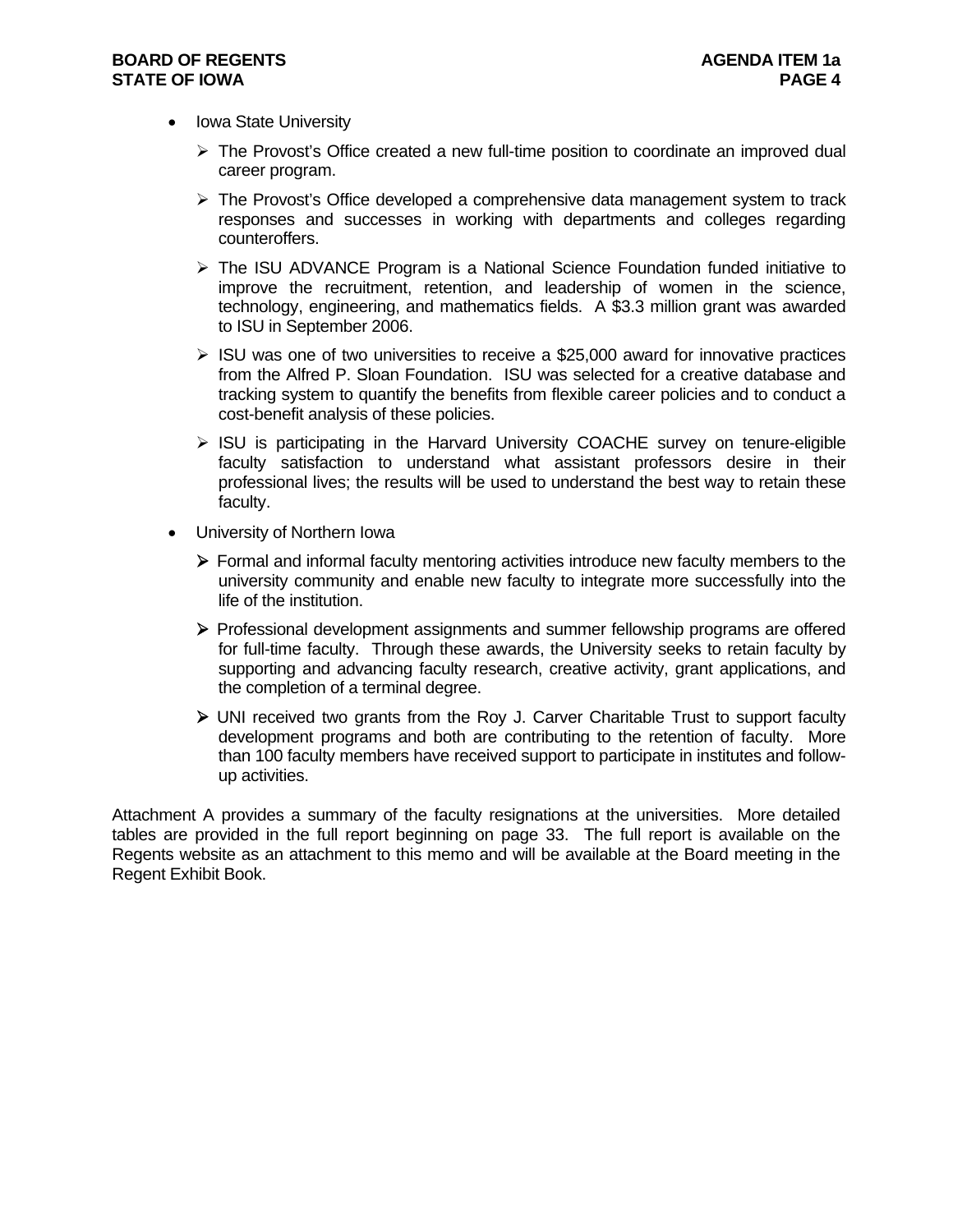#### Salary Report – FY 2007

The information provided in the salary component of this report details salary increases and average salaries for the current fiscal year (FY 2007).

Average faculty and professional and scientific staff increases for FY 2007 are shown below:

|              | <b>Faculty</b> | <b>P&amp;S</b> |
|--------------|----------------|----------------|
| <b>SUI</b>   | 5.7%           | $4.2\%$ *      |
| ISU          | 3.8%           | 3.1%           |
| UNI          | 3.5%           | 3.5%           |
| ISD          | 4.6%           | 4.0%           |
| <b>IBSSS</b> | 4.1%           | 4.0%           |

 \*excludes tertiary care unit members (SEIU) – average increase for this was 4.4%

Average salaries for faculty and professional scientific are as follows:

|            | Faculty*               | <b>P&amp;S</b>         |
|------------|------------------------|------------------------|
|            | <b>Overall Average</b> | <b>Overall Average</b> |
| <b>SUI</b> | \$84,773               | \$55,098               |
| ISU        | \$76,947               | \$53,992               |
| JNI        | \$64,034               | \$53,815               |

\*Excludes salaries of the professional colleges of Medicine, Dentistry, and Law at SUI and Veterinary

Medicine and faculty associated with the Agricultural Experiment Station and Cooperative Extension Service at ISU

More detailed tables are provided in the full report beginning on page 45. The full report is available on the Regents website as an attachment to this memo or will be available at the Board meeting in the Regent Exhibit Book.

#### Faculty Salary Comparisons

For many years, the universities have used Board-designated peer groups to make comparisons in several other areas such as tuition and fees, residence system rates, and salaries. Each peer group has 10 institutions which were deemed by the Board to be comparable. These institutions were public universities in Minnesota, Illinois, Indiana, Ohio, Arizona, California, Michigan, North Carolina, Texas, and Wisconsin. (See Attachment B)

In order to get a broader comparison for faculty salaries, the ISU and SUI groups were expanded last year to include 57 AAU institutions in the AAU Data Exchange (AAUDE). This group includes the original designated institutions with the exception of one – North Carolina State University which was designated as an ISU peer institution. (See Attachment C and Attachment D).

The University of Northern Iowa expanded its listing to include those institutions in the Education Trust. The salaries for these institutions are those that are published by the AAUP in its annual faculty salary survey. (See Attachment E).

The Education Trust was established in 1990 by the American Association of Higher Education as a special project to encourage colleges and universities to support K-12 reform efforts. Since then, the Education Trust has grown into an independent nonprofit organization. Its mission is to make schools and colleges work for all the young people they serve. The definition of the UNI peer institution as per the Education Trust Report is "competitive student selectivity, masters-degree granting, between 5,000 and 14,000 students, and a median SAT score between 1,000 and 1,100.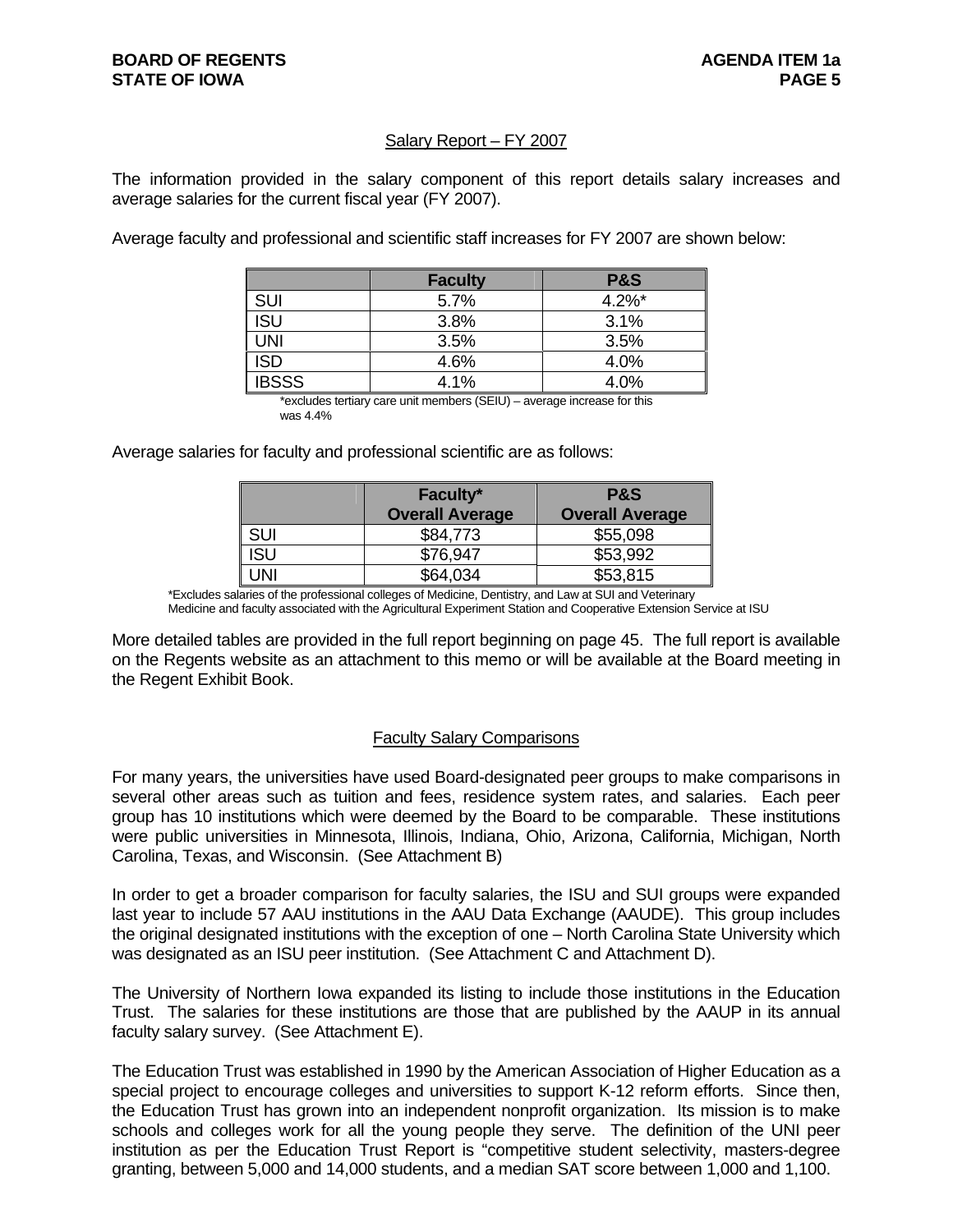Attachment F (SUI) and Attachment G (ISU) compare average salaries as a percent of the respective peer group averages.

Attachment H provides comparison data relating to the salaries in the University of Iowa College of Medicine.

#### Employee Award Programs -- FY 2006

In May 2005, the Board approved a pilot program to recognize exceptional performance by nonorganized professional and scientific staff at the University of Iowa. The program was approved for a one-year period. The program allowed for awards for exceptional performance (up to 10% of salary) and SPOT awards (\$75 or less). The University reported that as of March 4, 2006, 64 exceptional performance awards and 103 SPOT awards were given. These were cash awards and were not added to base salary.

Rather than ask the Board to consider extension of the pilot award program at the University of Iowa, the Board approved a revision to the Policy Manual to authorize such programs at the other institutions.

FY 2006 was the first full year of operation of the program at the University of Iowa. A summary of the activity for the program is shown in the table below.

|                           | <b>Eligible</b>  | Number of        | <b>Dollar</b> | Average        | Total          |
|---------------------------|------------------|------------------|---------------|----------------|----------------|
|                           | <b>Employees</b> | <b>Awards</b>    | Range of      | <b>Dollars</b> | <b>Dollars</b> |
|                           |                  | <b>Presented</b> | Awards        | Awarded        | Awarded        |
| <b>Exceptional</b>        | 4.416            | 328              | $$200 -$      | \$3,388        | \$1,111,278    |
| <b>Performance Awards</b> |                  |                  | \$12,540      |                |                |
| <b>Spot Awards</b>        | 4.416            | 329              | $$25 - $75$   | \$72           | \$22,350       |

Iowa State University implemented a similar employee recognition program beginning January 1, 2007.

H:\HR\Docket 2007\February\0207\_ITEM01a.doc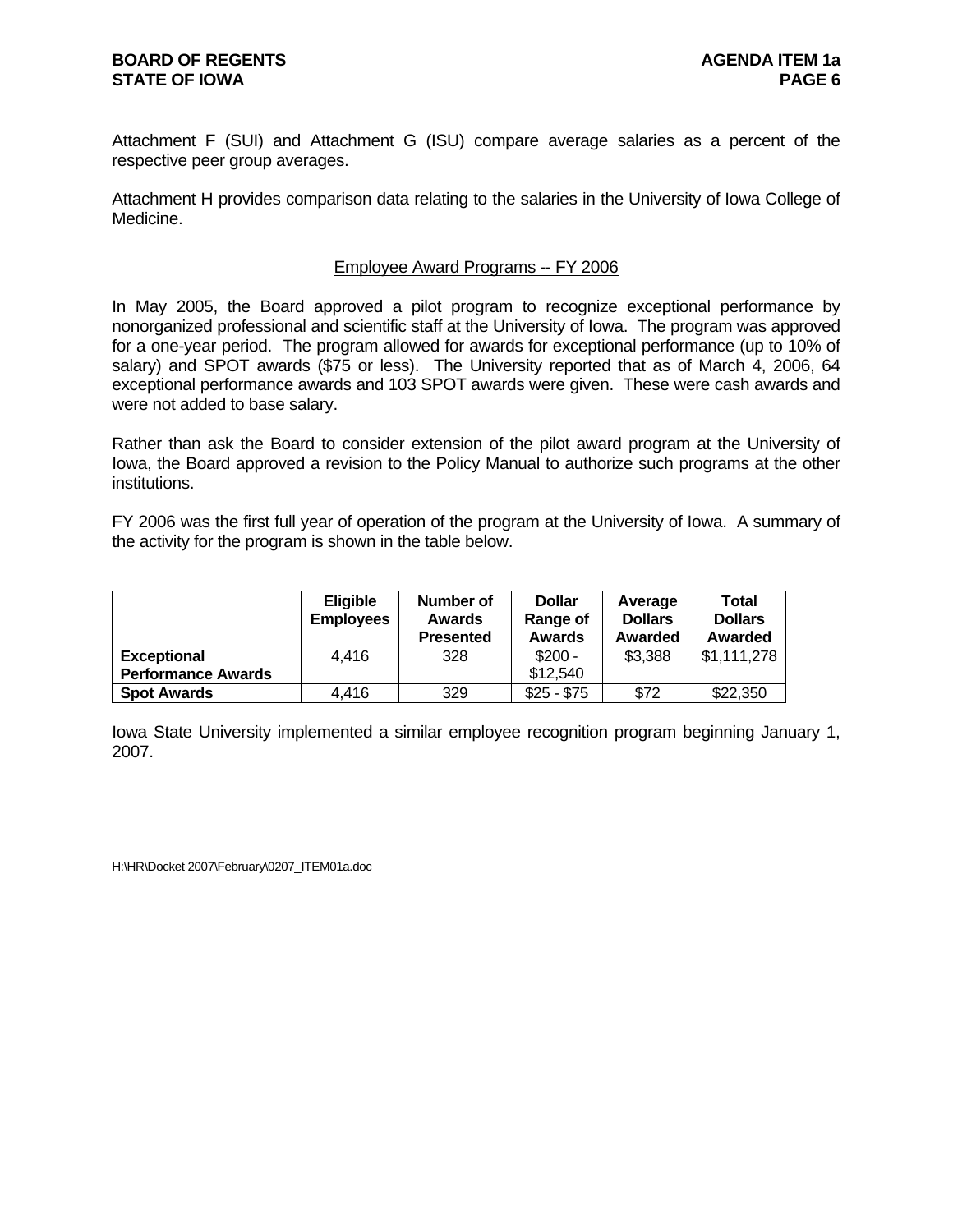#### **TOTAL FACULTY AND FACULTY RESIGNATIONS FY 2006 REGENT TOTAL**

|                                  | Faculty          |                   |                 | Resignations     |                        |
|----------------------------------|------------------|-------------------|-----------------|------------------|------------------------|
|                                  |                  | Percent of        |                 |                  |                        |
|                                  |                  | University        |                 | Percent of       | Percent of Total       |
| College                          | Number           | Total             | Number          | Total            | <b>College Faculty</b> |
| University of Iowa               |                  |                   |                 |                  |                        |
| <b>Business Administration</b>   | 89               | 4.3               | 4               | 4.5              | 4.5                    |
| Dentistry                        | 96               | 4.6               | $\overline{3}$  | 3.4              | $\overline{3.1}$       |
| Education                        | 85               | 4.1               | 4               | 4.5              | 4.7                    |
| Engineering                      | 83               | $\overline{3.9}$  | $\overline{2}$  | 2.2              | 2.4                    |
| Graduate                         | 14               | 0.7               | 1               | 1.1              | 7.1                    |
| Law                              | 46               | 2.2               | $\overline{3}$  | $\overline{3.4}$ | 6.5                    |
| <b>Liberal Arts and Sciences</b> | 678              | 32.4              | $\overline{21}$ | 23.6             | 3.1                    |
| Medicine                         | $\overline{810}$ | 38.7              | $\overline{43}$ | 48.3             | $\overline{5.3}$       |
| Nursing                          | 58               | 2.8               | 1               | 1.1              | $\overline{1.7}$       |
| Pharmacy                         | $\overline{56}$  | $\overline{2.7}$  | $\overline{3}$  | 3.4              | 5.4                    |
| <b>Public Health</b>             | 76               | $\overline{3.6}$  | $\overline{4}$  | 4.5              | 5.3                    |
| <b>Total</b>                     | 2,091            | 100.0             | 89              | 100.0            |                        |
|                                  |                  |                   |                 |                  |                        |
| <b>Iowa State University</b>     |                  |                   |                 |                  |                        |
| Agriculture                      | 278              | $\overline{20.5}$ | 3               | 6.3              | 1.1                    |
| <b>Business</b>                  | 61               | 4.5               | $\overline{2}$  | 4.2              | $\overline{3.3}$       |
| Design                           | 86               | 6.3               | 3               | 6.3              | 3.5                    |
| Engineering                      | 187              | 13.8              | $\overline{8}$  | 16.7             | 4.3                    |
| Human Science                    | 129              | 9.5               | $\overline{7}$  | 14.6             | 5.4                    |
| <b>Liberal Arts and Sciences</b> | 478              | 35.2              | $\overline{21}$ | 43.8             | 4.4                    |
| Library                          | $\overline{39}$  | $\overline{2.9}$  | $\overline{1}$  | 2.1              | $\overline{2.6}$       |
| <b>Veterinary Medicine</b>       | 100              | $\overline{7.4}$  | 3               | 6.3              | 3.0                    |
| <b>Total</b>                     | 1,358            | 100.0             | 48              | 100.0            |                        |
|                                  |                  |                   |                 |                  |                        |
| <b>University of Northern</b>    |                  |                   |                 |                  |                        |
| lowa                             |                  |                   |                 |                  |                        |
| <b>Business Administration</b>   | 58               | 9.9               | $\overline{2}$  | 9.1              | 3.4                    |
| Education                        | 157              | 26.6              | $\overline{6}$  | 27.3             | 1.9                    |
| <b>Humanities and Fine Arts</b>  | 141              | 23.9              | $\overline{3}$  | 13.7             | 2.1                    |
| <b>Natural Sciences</b>          | 108              | 18.3              | 1               | 4.5              | 0.9                    |
| Social & Behavioral              | 107              | 18.1              | $\overline{7}$  | 31.8             | 6.5                    |
| Sciences                         |                  |                   |                 |                  |                        |
| Library                          | 19               | 3.2               | $\sqrt{3}$      | 13.6             | 15.8                   |
| <b>Total</b>                     | 590              | 100.0             | $\overline{22}$ | 100.0            |                        |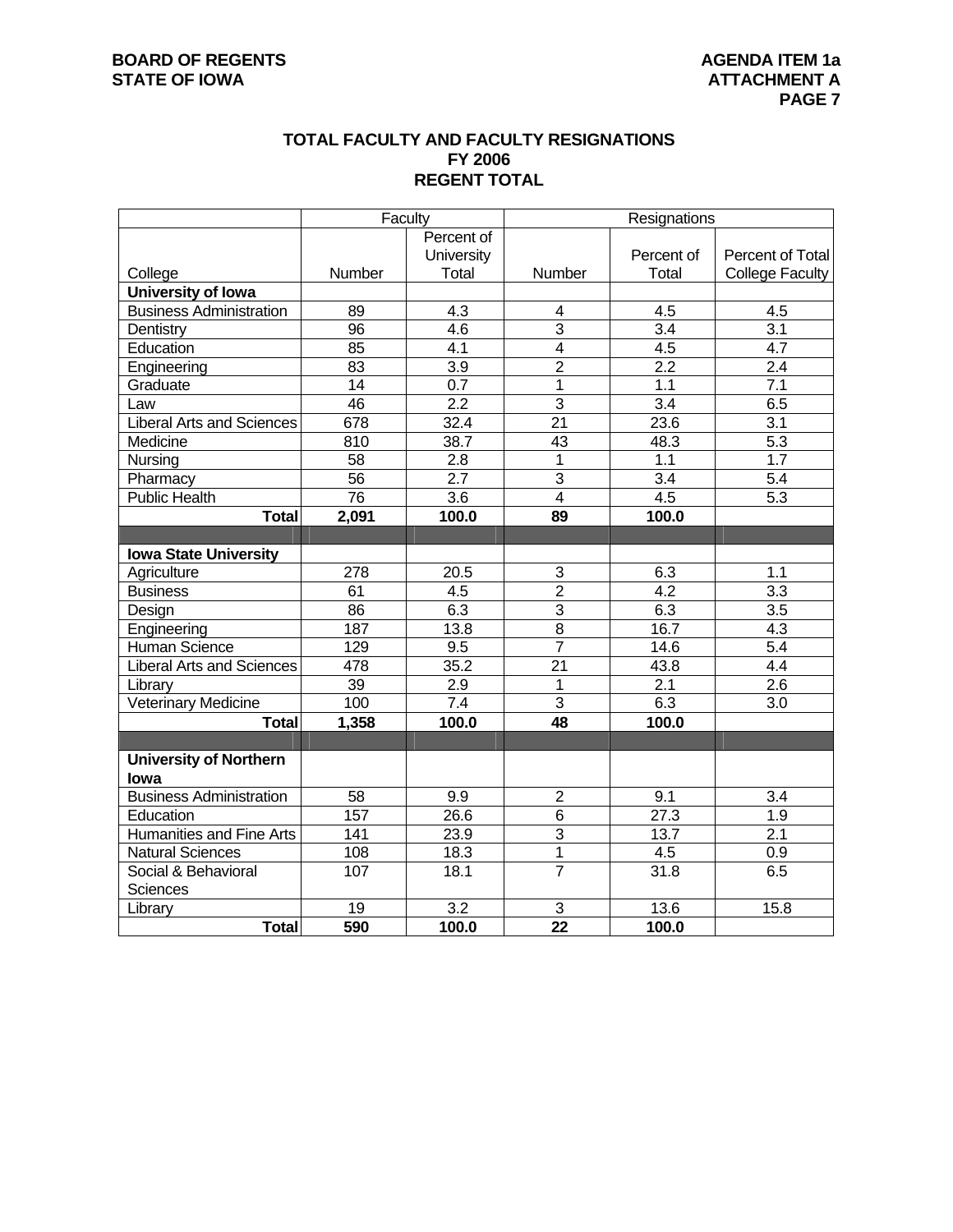#### REGENT INSTITUTIONS COMPARISON GROUPS AVERAGE FACULTY SALARIES, 2005-06 ESTIMATED FACULTY SALARY INCREASES, 2006-07

| <b>COMPARISON GROUPS</b>                  | <b>Average Faculty</b><br>Salary 2005-06 (1) | <b>Percent Increase</b><br>2006-07 (2) | <b>Estimated Average Estimated Average</b><br><b>Faculty Salary 2006</b><br>07 |
|-------------------------------------------|----------------------------------------------|----------------------------------------|--------------------------------------------------------------------------------|
| University of California, Los Angeles     | 107,500                                      | n/a                                    | 107,500                                                                        |
| University of Michigan, Ann Arbor         | 100,300                                      | 4.0%                                   | 104,300                                                                        |
| University of Texas, Austin               | 95,200                                       | 3.0%                                   | 98,100                                                                         |
| University of North Carolina, Chapel Hill | 92,400                                       | 6.0%                                   | 97,900                                                                         |
| University of Illinois, Urbana            | 92,900                                       | 3.7%                                   | 96,300                                                                         |
| University of Minnesota, Twin Cities      | 90,100                                       | 3.0%                                   | 92,800                                                                         |
| Ohio State University, Main Campus        | 89,200                                       | 3.5%                                   | 92,300                                                                         |
| University of Wisconsin                   | 87,000                                       | 4.3%                                   | 90,700                                                                         |
| <b>UNIVERSITY OF IOWA</b>                 | 84,400                                       | 5.70%                                  | 89,200                                                                         |
| Indiana University, Bloomington           | 84,700                                       | 4.0%                                   | 88,100                                                                         |
| University of Arizona                     | 85,000                                       | 2.0%                                   | 86,700                                                                         |
|                                           |                                              |                                        |                                                                                |
| University of Illinois, Urbana            | 92,900                                       | 3.7%                                   | 96,300                                                                         |
| University of California, Davis           | 91,200                                       | 3.8%                                   | 94,600                                                                         |
| University of Minnesota, Twin Cities      | 90,100                                       | 3.0%                                   | 92,800                                                                         |
| Ohio State University, Main Campus        | 89,200                                       | 3.5%                                   | 92,300                                                                         |
| University of Wisconsin                   | 87,000                                       | 4.3%                                   | 90,700                                                                         |
| Texas A & M                               | 86,600                                       | 3.0%                                   | 89,200                                                                         |
| Michigan State University                 | 85,300                                       | 3.6%                                   | 88,400                                                                         |
| Purdue University, Main Campus            | 84,400                                       | 3.2%                                   | 87,100                                                                         |
| North Carolina State University           | 82,000                                       | 6.0%                                   | 86,900                                                                         |
| University of Arizona                     | 85,000                                       | 2.0%                                   | 86,700                                                                         |
| <b>IOWA STATE UNIVERSITY</b>              | 79,300                                       | 3.8%                                   | 82,300                                                                         |
|                                           |                                              |                                        |                                                                                |
| California State University, Fresno       | n/a                                          | n/a                                    | n/a                                                                            |
| University of Minnesota, Duluth           | n/a                                          | n/a                                    | n/a                                                                            |
| University of North Carolina, Greensboro  | 69,400                                       | 5.5%                                   | 73,200                                                                         |
| Central Michigan University               | 68,700                                       | 3.5%                                   | 71,100                                                                         |
| Ohio University, Athens                   | 68,800                                       | 3.0%                                   | 70,900                                                                         |
| University of North Texas                 | 68,100                                       | 2.0%                                   | 69,500                                                                         |
| UNIVERSITY OF NORTHERN IOWA               | 66,600                                       | 3.50%                                  | 68,900                                                                         |
| Northern Arizona University               | 63,600                                       | 6.1%                                   | 67,500                                                                         |
| <b>Illinois State University</b>          | 63,500                                       | 3.0%                                   | 65,400                                                                         |
| University of Wisconsin, Eau Claire       | 58,400                                       | 4.0%                                   | 60,700                                                                         |
| Indiana State University, Terre Haute     | 60,500                                       | 0.0%                                   | 60,500                                                                         |

(1) Academe, the Bulletin of the American Association of University Professors, Special Bulletin for 2005-06. The averages are for the ranks of professor, associate professor and assistant professor.

(2) Estimated increases obtained by universities through contacts with comparison institutions. Averages exclude clinical faculty per Academe guidelines. Average increases for Board of Regents, State of Iowa universities are actual increases.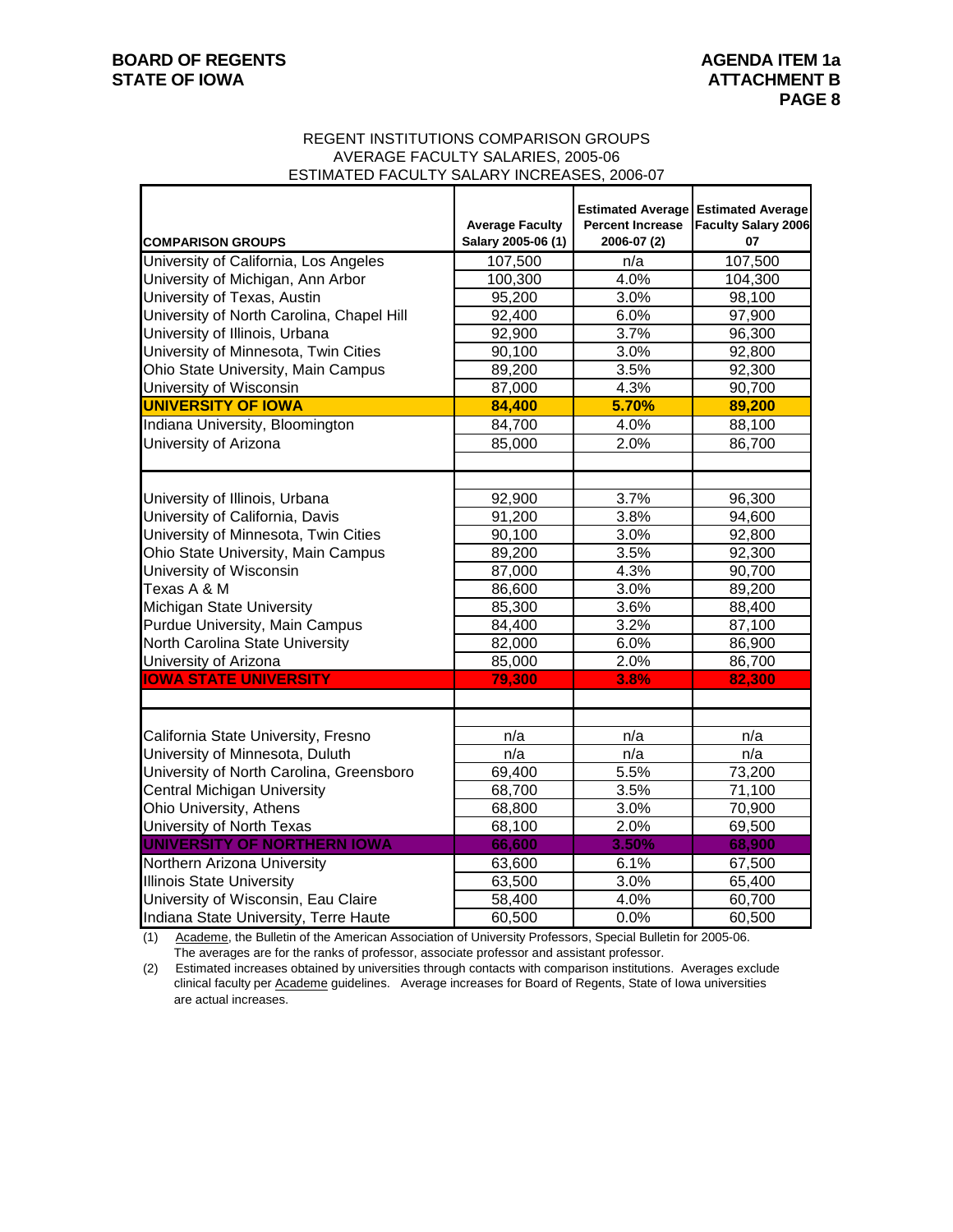# **BOARD OF REGENTS AGENUAL STATE OF IOWA**<br> **BOARD OF IOWA**<br> **BOARD OF IOWA**

## **ATTACHMENT C PAGE 9**

|                                                                  |                                         |            |          |                  |            |                         | Average Instructional Faculty Salaries and Relative Standing |                            |          |                    |                |          |  |
|------------------------------------------------------------------|-----------------------------------------|------------|----------|------------------|------------|-------------------------|--------------------------------------------------------------|----------------------------|----------|--------------------|----------------|----------|--|
| by Academic Rank, AAU Public and Private Institutions, Fall 2005 |                                         |            |          |                  |            |                         |                                                              |                            |          |                    |                |          |  |
|                                                                  |                                         |            |          |                  |            |                         | (Peers Adjusted to SUI Rank Distribution)                    |                            |          |                    |                |          |  |
|                                                                  | Professor<br><b>Associate Professor</b> |            |          |                  |            |                         |                                                              | <b>Assistant Professor</b> |          | Combined           |                |          |  |
|                                                                  | Average                                 |            | Salary   | Average          |            | Salary                  | Average                                                      |                            | Salary   | Average            |                | Salary   |  |
| Institution                                                      | Salary                                  | N          | Ranking  | Salary           | N          | Ranking                 | Salary                                                       | Ν                          | Ranking  | Salary             | N              | Ranking  |  |
| Harvard                                                          | 168,700                                 | 498        | 1        | 97,100           | 369        | 3                       | 87,300                                                       | 265                        | 2        | 126,300            | 1,132          | 1        |  |
| Stanford                                                         | 156,200                                 | 498        | 3        | 106,100          | 369        | $\overline{\mathbf{c}}$ | 86,900                                                       | 265                        | 3        | 123,700            | 1,132          | 2        |  |
| Cal Tech                                                         | 147,800                                 | 498        | 4        | 106,500          | 369        | 1                       | 96,800                                                       | 265                        | 1        | 122,400            | 1,132          | 3        |  |
| Princeton<br>MIT                                                 | 156,800<br>140,300                      | 498<br>498 | 2<br>8   | 97,100<br>94,100 | 369<br>369 | 4<br>$\overline{7}$     | 76,300<br>82,700                                             | 265<br>265                 | 10<br>5  | 118,500<br>111,800 | 1,132<br>1,132 | 4<br>5   |  |
| Northwestern                                                     | 140,800                                 | 498        | 6        | 93,700           | 369        | 8                       | 81,200                                                       | 265                        | 6        | 111,500            | 1,132          | 6        |  |
| Cornell - Endowed                                                | 137,000                                 | 498        | 9        | 96,600           | 369        | 5                       | 82,900                                                       | 265                        | 4        | 111,200            | 1,132          | 7        |  |
| Columbia                                                         | 140,400                                 | 498        | 7        | 94,500           | 369        | 6                       | 74,800                                                       | 265                        | 15       | 110,100            | 1,132          | 8        |  |
| Duke                                                             | 136,400                                 | 498        | 11       | 91,300           | 369        | 9                       | 78,800                                                       | 265                        | 7        | 108,200            | 1,132          | 9        |  |
| Yale                                                             | 145,600                                 | 498        | 5        | 82,100           | 369        | 19                      | 69,400                                                       | 265                        | 25       | 107,100            | 1,132          | 10       |  |
| Emory                                                            | 137,000                                 | 498        | 10       | 86,200           | 369        | 11                      | 76,300                                                       | 265                        | 9        | 106,200            | 1,132          | 11       |  |
| Wash Univ - St. Louis                                            | 135,200<br>134,200                      | 498<br>498 | 12       | 90,500           | 369        | 10<br>18                | 73,400<br>74,800                                             | 265<br>265                 | 17<br>14 | 106,100            | 1,132          | 12<br>13 |  |
| New York Univ.<br>Michigan                                       | 125,600                                 | 498        | 13<br>17 | 82,700<br>83,700 | 369<br>369 | 14                      | 72,800                                                       | 265                        | 18       | 103,500<br>99,600  | 1,132<br>1,132 | 14       |  |
| Cal - Berkeley                                                   | 126,200                                 | 498        | 16       | 81,900           | 369        | 21                      | 74,100                                                       | 265                        | 16       | 99,500             | 1,132          | 15       |  |
| Rice                                                             | 123,700                                 | 498        | 18       | 83,400           | 369        | 15                      | 75,000                                                       | 265                        | 13       | 99,200             | 1,132          | 16       |  |
| Cal - Los Angeles                                                | 128,400                                 | 498        | 14       | 82,000           | 369        | 20                      | 67,000                                                       | 265                        | 29       | 98,900             | 1,132          | 17       |  |
| Vanderiblt                                                       | 126,600                                 | 498        | 15       | 81,900           | 369        | 22                      | 66,000                                                       | 265                        | 32       | 97,800             | 1,132          | 18       |  |
| Carnegie Mellon                                                  | 118,400                                 | 498        | 23       | 84,500           | 369        | 12                      | 75,200                                                       | 265                        | 12       | 97,200             | 1,132          | 19       |  |
| Virginia                                                         | 123,100                                 | 498        | 20       | 82,700           | 369        | 17                      | 68,000                                                       | 265                        | 26       | 97,000             | 1,132          | 20       |  |
| Cornell                                                          | 116,100                                 | 498        | 28       | 84,200           | 369        | 13                      | 76,400                                                       | 265                        | 8        | 96,400             | 1,132          | 21       |  |
| Johns Hopkins<br>Brown                                           | 120,700<br>123,100                      | 498<br>498 | 21<br>19 | 83,200<br>78,400 | 369<br>369 | 16<br>27                | 68,000<br>69,700                                             | 265<br>265                 | 27<br>23 | 96,100<br>96,000   | 1,132<br>1,132 | 22<br>23 |  |
| Southern Cal                                                     | 118,500                                 | 498        | 22       | 81,500           | 369        | 23                      | 70,900                                                       | 265                        | 20       | 95,300             | 1,132          | 24       |  |
| Maryland                                                         | 115,700                                 | 498        | 30       | 80,300           | 369        | 26                      | 75,900                                                       | 265                        | 11       | 94,800             | 1,132          | 25       |  |
| Rutgers                                                          | 116,800                                 | 498        | 25       | 80,700           | 369        | 25                      | 65,300                                                       | 265                        | 38       | 93,000             | 1,132          | 26       |  |
| <u>Illinois</u>                                                  | 116,600                                 | 498        | 26       | 77,600           | 369        | 30                      | 69,600                                                       | 265                        | 24       | 92,900             | 1,132          | 27       |  |
| Penn State                                                       | 116,500                                 | 498        | 27       | 77,700           | 369        | 29                      | 66,300                                                       | 265                        | 30       | 92,100             | 1,132          | 28       |  |
| Cal - San Diego                                                  | 118,100                                 | 498        | 24       | 73,600           | 369        | 42                      | 66,100                                                       | 265                        | 31       | 91,400             | 1,132          | 29       |  |
| Texas<br>SUNY - Stony Brook                                      | 115,700<br>110,600                      | 498<br>498 | 29<br>36 | 72,900<br>81,000 | 369<br>369 | 46<br>24                | 70,700<br>65,200                                             | 265<br>265                 | 21<br>40 | 91,200<br>90,300   | 1,132<br>1,132 | 30<br>31 |  |
| <b>North Carolina</b>                                            | 112,700                                 | 498        | 32       | 77,200           | 369        | 31                      | 65,800                                                       | 265                        | 36       | 90,200             | 1,132          | 32       |  |
| Rochester                                                        | 108,800                                 | 498        | 39       | 78,400           | 369        | 28                      | 71,000                                                       | 265                        | 19       | 90,000             | 1,132          | 33       |  |
| <b>Ohio State</b>                                                | 112,600                                 | 498        | 33       | 74,200           | 369        | 40                      | 65,800                                                       | 265                        | 34       | 89,100             | 1,132          | 34       |  |
| SUNY - Buffalo                                                   | 111,600                                 | 498        | 35       | 76,900           | 369        | 33                      | 63,700                                                       | 265                        | 46       | 89,100             | 1,132          | 35       |  |
| Cal - Irvine                                                     | 112,200                                 | 498        | 34       | 74,600           | 369        | 38                      | 65,800                                                       | 265                        | 35       | 89,100             | 1,132          | 36       |  |
| Cal - Santa Barbara                                              | 115,100                                 | 498        | 31       | 70,900           | 369        | 52                      | 63,900                                                       | 265                        | 45       | 88,700             | 1,132          | 37       |  |
| Brandeis                                                         | 106,700                                 | 498        | 42       | 77,000           | 369        | 32                      | 70,500                                                       | 265                        | 22       | 88,500             | 1,132          | 38       |  |
| <b>Minnesota</b><br>Pittsburgh                                   | 110,300<br>109,800                      | 498<br>498 | 37<br>38 | 75,600<br>74,000 | 369<br>369 | 36<br>41                | 65,400<br>63,600                                             | 265<br>265                 | 37<br>47 | 88,500<br>87,300   | 1,132<br>1,132 | 39<br>40 |  |
| Case Western                                                     | 106,900                                 | 498        | 41       | 75,400           | 369        | 37                      | 64,900                                                       | 265                        | 42       | 86,800             | 1,132          | 41       |  |
| Michigan State                                                   | 105,900                                 | 498        | 43       | 76,400           | 369        | 35                      | 60,200                                                       | 265                        | 54       | 85,600             | 1,132          | 42       |  |
| Texas A&M                                                        | 104,100                                 | 498        | 47       | 73,000           | 369        | 43                      | 65,800                                                       | 265                        | 33       | 85,000             | 1,132          | 43       |  |
| Purdue                                                           | 104,300                                 | 498        | 46       | 72,900           | 369        | 44                      | 65,300                                                       | 265                        | 39       | 84,900             | 1,132          | 44       |  |
| Colorado                                                         | 102,800                                 | 498        | 48       | 74,500           | 369        | 39                      | 65,200                                                       | 265                        | 41       | 84,800             | 1,132          | 45       |  |
| Cal - Davis                                                      | 107,000                                 | 498        | 40       | 70,200           | 369        | 54                      | 63,100                                                       | 265                        | 49       | 84,700             | 1,132          | 46       |  |
| Indiana                                                          | 104,900<br>102,100                      | 498<br>498 | 45<br>50 | 72,800<br>72,900 | 369<br>369 | 47<br>45                | 62,600<br>67,200                                             | 265<br>265                 | 50<br>28 | 84,600<br>84,400   | 1,132<br>1,132 | 47<br>48 |  |
| Washington<br>lowa                                               | 105,300                                 | 498        | 44       | 70,900           | 369        | 51                      | 63,900                                                       | 265                        | 44       | 84,400             | 1,132          | 49       |  |
| <u>Nisconsin</u>                                                 | 100,500                                 | 498        | 52       | 76,500           | 369        | 34                      | 64,300                                                       | 265                        | 43       | 84,200             | 1,132          | 50       |  |
| Arizona                                                          | 102,300                                 | 498        | 49       | 71,400           | 369        | 50                      | 63,500                                                       | 265                        | 48       | 83,200             | 1,132          | 51       |  |
| Florida                                                          | 101,400                                 | 498        | 51       | 71,700           | 369        | 49                      | 61,600                                                       | 265                        | 52       | 82,400             | 1,132          | 52       |  |
| Tulane                                                           | 100,200                                 | 498        | 53       | 69,700           | 369        | 56                      | 61,100                                                       | 265                        | 53       | 81,100             | 1,132          | 53       |  |
| Iowa State                                                       | 97,200                                  | 498        | 56       | 72,300           | 369        | 48                      | 61,700                                                       | 265                        | 51       | 80,800             | 1,132          | 54       |  |
| Nebraska                                                         | 97,500                                  | 498        | 55       | 69,800           | 369        | 55                      | 60,000                                                       | 265                        | 55       | 79,700             | 1,132          | 55       |  |
| Kansas                                                           | 98,000                                  | 498        | 54       | 68,700           | 369        | 58                      | 59,400                                                       | 265                        | 57       | 79,400             | 1,132          | 56       |  |
| Syracuse<br>Missouri                                             | 94,500<br>96,700                        | 498<br>498 | 58<br>57 | 70,700<br>67,300 | 369<br>369 | 53<br>59                | 59,600<br>55,700                                             | 265<br>265                 | 56<br>60 | 78,600<br>77,500   | 1,132<br>1,132 | 57<br>58 |  |
| Toronto                                                          | 87,900                                  | 498        | 60       | 69,100           | 369        | 57                      | 58,700                                                       | 265                        | 58       | 74,900             | 1,132          | 59       |  |
| Oregon                                                           | 88,000                                  | 498        | 59       | 63,100           | 369        | 60                      | 57,100                                                       | 265                        | 59       | 72,700             | 1,132          | 60       |  |
|                                                                  |                                         |            |          |                  |            |                         |                                                              |                            |          |                    |                |          |  |
| Mean                                                             | 117,400                                 |            |          | 79,600           |            |                         | \$69,000                                                     |                            |          | \$93,800           |                |          |  |

note: Salaries of faculty on 12-month contracts are adjusted to an academic year basis using a 9/11ths (.818) factor, unless specified otherwise by the reporting institution.<br>source: Annual AAUP Faculty Salary Survey as ex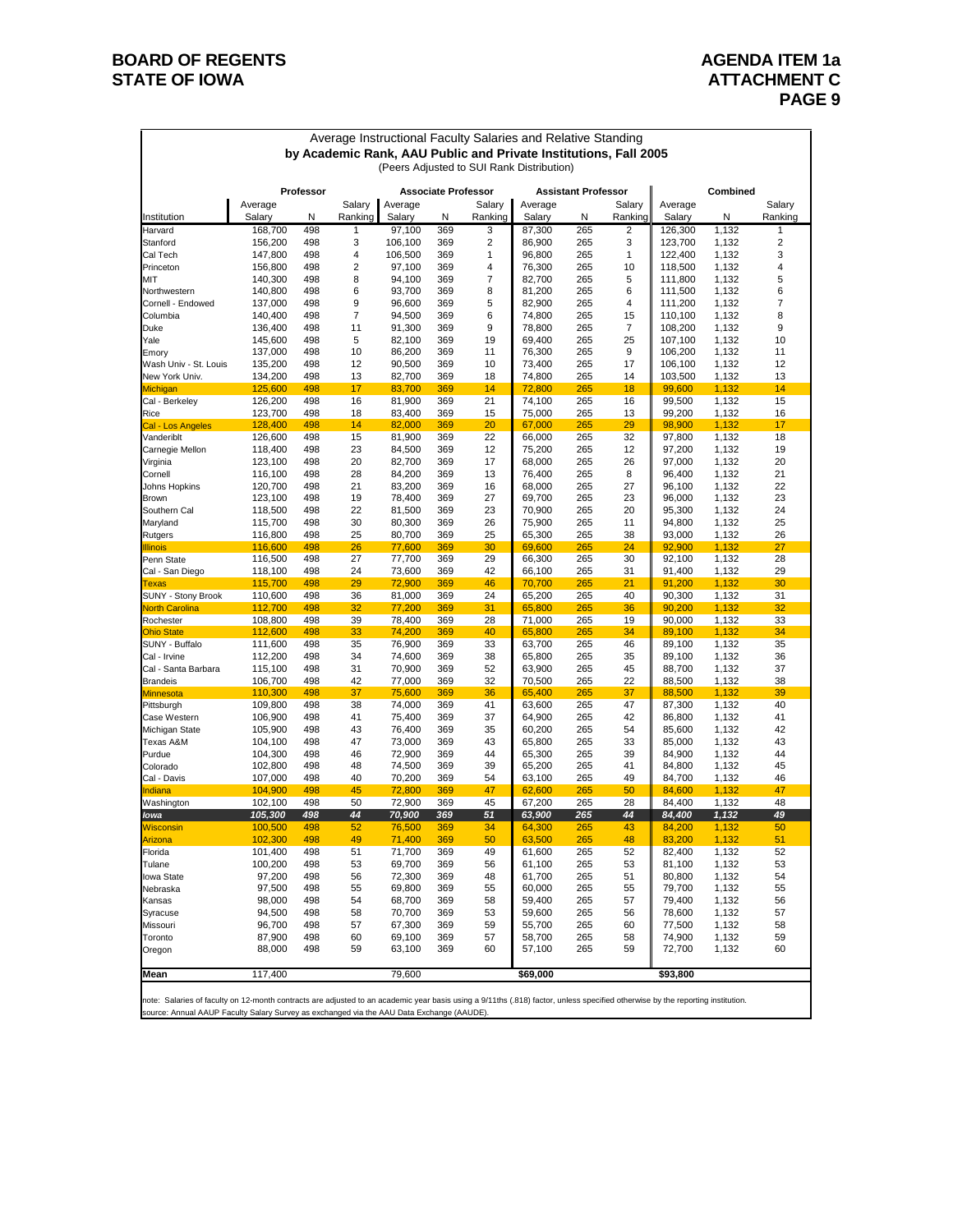#### **BOARD OF REGENTS AGENDA ITEM 1a STATE OF IOWA ATTACHMENT D**

|                                                                  |                      |            |                     | Average Instructional Faculty Salaries and Relative Standing |                            |                         |                    |                            |                   |                    |                                 |                   |  |  |
|------------------------------------------------------------------|----------------------|------------|---------------------|--------------------------------------------------------------|----------------------------|-------------------------|--------------------|----------------------------|-------------------|--------------------|---------------------------------|-------------------|--|--|
| by Academic Rank, AAU Public and Private Institutions, Fall 2005 |                      |            |                     |                                                              |                            |                         |                    |                            |                   |                    |                                 |                   |  |  |
| <b>AAUDE salaries, 2005</b>                                      |                      |            |                     |                                                              |                            |                         |                    |                            |                   |                    | <b>Three-Professorial-Ranks</b> |                   |  |  |
|                                                                  |                      | Professor  |                     |                                                              | <b>Associate Professor</b> |                         |                    | <b>Assistant Professor</b> |                   |                    | Combined                        |                   |  |  |
| Institution                                                      | Average<br>Salary    | N          | Salary<br>Ranking   | Average<br>Salary                                            | N                          | Salary<br>Ranking       | Average<br>Salary  | N                          | Salary<br>Ranking | Average<br>Salary  | N                               | Salary<br>Ranking |  |  |
| Harvard                                                          | 168,745              | 501        |                     | 97,121                                                       | 393                        | 4                       | 87,342             | 351                        | 3                 | 123,186            | 1,245                           | 1                 |  |  |
| Stanford                                                         | 156,236              | 501        | 3                   | 106,128                                                      | 393                        | $\overline{\mathbf{c}}$ | 86,949             | 351                        | $\overline{4}$    | 120,885            | 1,245                           | $\overline{2}$    |  |  |
| Cal Tech                                                         | 147,779              | 501        | 6                   | 106,470                                                      | 393                        | 1                       | 96,814             | 351                        | 1                 | 120,371            | 1,245                           | 3                 |  |  |
| Penn                                                             | 149,919              | 501        | 5                   | 100,711                                                      | 393                        | 3                       | 88,119             | 351                        | $\overline{c}$    | 116,963            | 1,245                           | 4                 |  |  |
| Princeton                                                        | 156,784<br>140,269   | 501<br>501 | $\overline{2}$<br>9 | 97,063<br>94,127                                             | 393<br>393                 | 5<br>$\overline{7}$     | 76,266<br>82,702   | 351<br>351                 | 13<br>6           | 115,232<br>109,474 | 1,245<br>1,245                  | 5<br>6            |  |  |
| MIT<br>Northwestern                                              | 140,795              | 501        | 8                   | 93,732                                                       | 393                        | 8                       | 81,210             | 351                        | $\overline{7}$    | 109,140            | 1,245                           | 7                 |  |  |
| Cornell - Endowed                                                | 136,980              | 501        | 10                  | 96,636                                                       | 393                        | 6                       | 82,893             | 351                        | 5                 | 108,996            | 1,245                           | 8                 |  |  |
| Yale                                                             | 151,152              | 501        | $\overline{4}$      | 85,339                                                       | 393                        | 16                      | 72,835             | 351                        | 19                | 108,298            | 1,245                           | 9                 |  |  |
| New York Univ. #                                                 | 144,000              | 501        | $\overline{7}$      | 88,300                                                       | 393                        | 13                      | 75,900             | 351                        | 15                | 107,218            | 1,245                           | 10                |  |  |
| Duke                                                             | 136,374              | 501        | 12                  | 91,320                                                       | 393                        | 9                       | 78,835             | 351                        | 9                 | 105,930            | 1,245                           | 11                |  |  |
| Emory                                                            | 136,956              | 501        | 11                  | 86,205                                                       | 393                        | 15                      | 76,275             | 351                        | 12                | 103,828            | 1.245                           | 12                |  |  |
| Wash Univ - St. Louis                                            | 135,195              | 501        | 13                  | 90,460                                                       | 393                        | 10                      | 73,366             | 351                        | 18                | 103,642            | 1,245                           | 13                |  |  |
| Southern Cal<br>Carnegie Mellon                                  | 128,926<br>123,784   | 501<br>501 | 15<br>21            | 88,468<br>89,091                                             | 393<br>393                 | 12<br>11                | 76,396<br>80,542   | 351<br>351                 | 10<br>8           | 101,345<br>100,642 | 1,245<br>1,245                  | 14<br>15          |  |  |
| Rice #                                                           | 127,000              | 501        | 17                  | 87,300                                                       | 393                        | 14                      | 76.100             | 351                        | 14                | 100.118            | 1.245                           | 16                |  |  |
| Brown #                                                          | 129,200              | 501        | 14                  | 81,000                                                       | 393                        | 26                      | 72,100             | 351                        | 21                | 97,887             | 1,245                           | 17                |  |  |
| Cal - Berkeley                                                   | 126,162              | 501        | 19                  | 81,921                                                       | 393                        | 23                      | 74,061             | 351                        | 17                | 97,508             | 1,245                           | 18                |  |  |
| Michigan                                                         | 125,621              | 501        | 20                  | 83,732                                                       | 393                        | 19                      | 72,775             | 351                        | 20                | 97,499             | 1,245                           | 19                |  |  |
| Cal - Los Angeles                                                | 128,373              | 501        | 16                  | 81,971                                                       | 393                        | 22                      | 67,021             | 351                        | 29                | 96,428             | 1,245                           | 20                |  |  |
| Vanderibit                                                       | 126,566              | 501        | 18                  | 81,865                                                       | 393                        | 24                      | 65,978             | 351                        | 32                | 95,374             | 1,245                           | 21                |  |  |
| Cornell - Contract (publ)                                        | 116,138              | 501        | 29                  | 84,204                                                       | 393                        | 18                      | 76,387             | 351                        | 11                | 94,851             | 1,245                           | 22                |  |  |
| Virginia                                                         | 123,069              | 501        | 22                  | 82,741                                                       | 393                        | 21                      | 67,976             | 351                        | 26                | 94,807             | 1,245                           | 23                |  |  |
| Johns Hopkins<br>Maryland                                        | 120,740<br>115,694   | 501<br>501 | 23<br>31            | 83,151<br>80,285                                             | 393<br>393                 | 20<br>28                | 67,952<br>75,855   | 351<br>351                 | 27<br>16          | 93,992<br>93,285   | 1,245<br>1,245                  | 24<br>25          |  |  |
| Case Western                                                     | 117,379              | 501        | 25                  | 84,502                                                       | 393                        | 17                      | 62,688             | 351                        | 50                | 91,582             | 1,245                           | 26                |  |  |
| <b>Illinois</b>                                                  | 116,623              | 501        | 27                  | 77,565                                                       | 393                        | 32                      | 69,631             | 351                        | 25                | 91,046             | 1,245                           | 27                |  |  |
| Rutgers                                                          | 116,764              | 501        | 26                  | 80,697                                                       | 393                        | 27                      | 65,285             | 351                        | 38                | 90,866             | 1,245                           | 28                |  |  |
| Penn State                                                       | 116,514              | 501        | 28                  | 77,748                                                       | 393                        | 31                      | 66,279             | 351                        | 30                | 90,114             | 1,245                           | 29                |  |  |
| Texas                                                            | 115,704              | 501        | 30                  | 72,897                                                       | 393                        | 47                      | 70,669             | 351                        | 23                | 89,495             | 1,245                           | 30                |  |  |
| North Carolina                                                   | 115,347              | 501        | 32                  | 77,885                                                       | 393                        | 30                      | 65,194             | 351                        | 42                | 89,382             | 1,245                           | 31                |  |  |
| Cal - San Diego                                                  | 118,093              | 501        | 24                  | 73,588                                                       | 393                        | 43                      | 66,085             | 351                        | 31                | 89,382             | 1,245                           | 32                |  |  |
| Rochester<br>SUNY - Stony Brook                                  | 108,759<br>110,558   | 501<br>501 | 41<br>38            | 78.362<br>81,048                                             | 393<br>393                 | 29<br>25                | 70,955<br>65,205   | 351<br>351                 | 22<br>40          | 88,506<br>88,457   | 1,245<br>1,245                  | 33<br>34          |  |  |
| Pittsburgh                                                       | 113,239              | 501        | 34                  | 75,545                                                       | 393                        | 39                      | 64,557             | 351                        | 43                | 87,616             | 1,245                           | 35                |  |  |
| <b>Ohio State</b>                                                | 112,645              | 501        | 35                  | 74,194                                                       | 393                        | 42                      | 65,781             | 351                        | 34                | 87,295             | 1,245                           | 36                |  |  |
| Cal - Irvine                                                     | 112,213              | 501        | 36                  | 74,594                                                       | 393                        | 40                      | 65,778             | 351                        | 35                | 87,247             | 1,245                           | 37                |  |  |
| SUNY - Buffalo                                                   | 111,568              | 501        | 37                  | 76,942                                                       | 393                        | 35                      | 63,735             | 351                        | 47                | 87,152             | 1,245                           | 38                |  |  |
| Brandeis                                                         | 106,677              | 501        | 43                  | 77,012                                                       | 393                        | 33                      | 70,524             | 351                        | 24                | 87,120             | 1,245                           | 39                |  |  |
| Tulane #                                                         | 109,800              | 501        | 40                  | 77,000                                                       | 393                        | 34                      | 65,300             | 351                        | 37                | 86,900             | 1,245                           | 40                |  |  |
| Cal - Santa Barbara                                              | 115,131              | 501        | 33                  | 70,871                                                       | 393                        | 54                      | 63,876             | 351                        | 46                | 86,710             | 1,245                           | 41                |  |  |
| Minnesota                                                        | 110,311<br>105,890   | 501<br>501 | 39<br>44            | 75,633<br>76,449                                             | 393<br>393                 | 38<br>37                | 65,385<br>60,205   | 351<br>351                 | 36<br>55          | 86,699<br>83,717   | 1,245<br>1,245                  | 42<br>43          |  |  |
| <b>Michigan State</b><br><b>Texas A&amp;M</b>                    | 104,146              | 501        | 48                  | 73,034                                                       | 393                        | 44                      | 65,815             | 351                        | 33                | 83,519             | 1,245                           | 44                |  |  |
| Purdue                                                           | 104,319              | 501        | 47                  | 72,923                                                       | 393                        | 45                      | 65,259             | 351                        | 39                | 83,396             | 1,245                           | 45                |  |  |
| Colorado                                                         | 102,764              | 501        | 49                  | 74,513                                                       | 393                        | 41                      | 65,199             | 351                        | 41                | 83,256             | 1,245                           | 46                |  |  |
| Washington                                                       | 102,147              | 501        | 51                  | 72,908                                                       | 393                        | 46                      | 67,223             | 351                        | 28                | 83,071             | 1,245                           | 47                |  |  |
| Cal - Davis                                                      | 106,971              | 501        | 42                  | 70,156                                                       | 393                        | 55                      | 63,099             | 351                        | 49                | 82,981             | 1,245                           | 48                |  |  |
| Indiana                                                          | 104,922              | 501        | 46                  | 72,848                                                       | 393                        | 48                      | 62,632             | 351                        | 51                | 82,875             | 1,245                           | 49                |  |  |
| lowa                                                             | 105,342              | 501        | 45                  | 70,879                                                       | 393                        | 53                      | 63,930             | 351                        | 45                | 82,788             | 1,245                           | 50                |  |  |
| Wisconsin<br>Arizona                                             | 100,529<br>\$102,268 | 501<br>501 | 53<br>50            | 76,518<br>\$71,441                                           | 393<br>393                 | 36<br>52                | 64,296<br>\$63,543 | 351<br>351                 | 44<br>48          | 82,735<br>\$81,619 | 1,245<br>1,245                  | 51<br>52          |  |  |
| Florida                                                          | 101,418              | 501        | 52                  | 71,710                                                       | 393                        | 51                      | 61,562             | 351                        | 54                | 80,804             | 1,245                           | 53                |  |  |
| Syracuse                                                         | 97,880               | 501        | 55                  | 72,172                                                       | 393                        | 50                      | 62,246             | 351                        | 52                | 79,718             | 1,245                           | 54                |  |  |
| owa State                                                        | 97 202               | 501        | 57                  | 72314                                                        | 393                        | 49                      | 61.717             | 351                        | 53                | 79 341             | 1.245                           | 55                |  |  |
| Nebraska                                                         | 97,502               | 501        | 56                  | 69,845                                                       | 393                        | 56                      | 59,977             | 351                        | 56                | 78,192             | 1,245                           | 56                |  |  |
| Kansas                                                           | 98.044               | 501        | 54                  | 68.655                                                       | 393                        | 57                      | 59,357             | 351                        | 57                | 77.860             | 1,245                           | 57                |  |  |
| Missouri                                                         | 96,683               | 501        | 58                  | 67,348                                                       | 393                        | 58                      | 55,716             | 351                        | 59                | 75,873             | 1,245                           | 58                |  |  |
| Oregon                                                           | 88,020               | 501        | 59                  | 63,115                                                       | 393                        | 59                      | 57,078             | 351                        | 58                | 71,435             | 1,245                           | 59                |  |  |
| institutions included, $n = 59$<br>Mean (unweighted)             | \$119,251            | 501        | $=$ avg # fac       | \$80,716                                                     | 393                        | $=$ avg # fac           | \$69,804           | 351                        | $=$ avg # fac     | \$93,147           | 1,245                           | $=$ avg # fac     |  |  |
| Mean (weighted)                                                  | \$115,341            | 30,561     | $=$ tot # fac       | \$78,070                                                     | 23,973                     | $=$ tot # fac           | \$67,515           | 21,411                     | $=$ tot # fac     | \$93,147           | 73,455                          | $=$ tot # fac     |  |  |

note: Salaries of faculty on 12-month contracts are adjusted to an academic year basis using a 9/11 factor, unless pecified otherwise by the reporting institution. Rankings are by selection the magnity institution carryin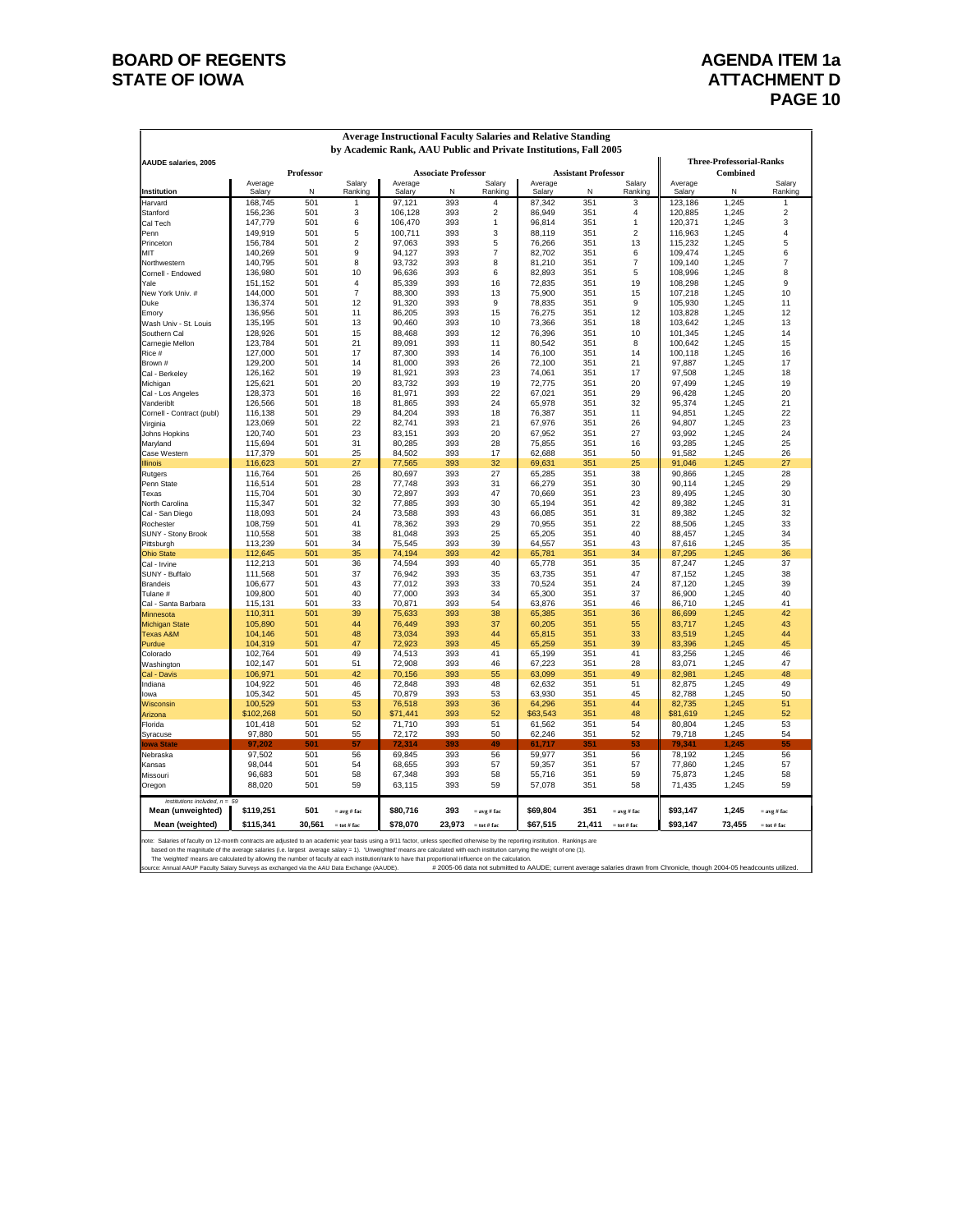#### **BOARD OF REGENTS BOARD OF REGENTS STATE OF IOWA** ATTACHMENT E

| Average Faculty Salaries by Academic Rank, FY 2006                                                   |                  |            |          |                  |            |                |                  |            |                |                  |            |                         |
|------------------------------------------------------------------------------------------------------|------------------|------------|----------|------------------|------------|----------------|------------------|------------|----------------|------------------|------------|-------------------------|
| (Peer institutions as listed by Education Trust*)<br>Peers Adjusted to UNI Rank Distribution         |                  |            |          |                  |            |                |                  |            |                |                  |            |                         |
| Professor<br><b>Three Ranks Combined</b><br><b>Associate Professor</b><br><b>Assistant Professor</b> |                  |            |          |                  |            |                |                  |            |                |                  |            |                         |
|                                                                                                      | Average          | UNI        | Salary   | Average          | <b>UNI</b> | Salary         | Average          | <b>UNI</b> | Salary         | Average          | <b>UNI</b> | Salary                  |
| University                                                                                           | Salary           | Ν          | Ranking  | Salary           | Ν          | Ranking        | Salary           | Ν          | Ranking        | Salary           | Ν          | Ranking                 |
| University of California-Riverside                                                                   | 106,400          | 176        | 1        | 72,000           | 202        | 3              | 64,900           | 139        | $\mathbf{1}$   | 81,802           | 517        | 1                       |
| University of New Hampshire-Main                                                                     | 99,800           | 176        | 2        | 74,700           | 202        | 1              | 63,700           | 139        | 2              | 80,287           | 517        | $\overline{\mathbf{c}}$ |
| University of Alabama                                                                                | 97,800           | 176        | 3        | 70,900           | 202        | 4              | 56,100           | 139        | 8              | 76,078           | 517        | 3                       |
| West Chester University of Pennsylvania                                                              | 89,000           | 176        | 7        | 72,100           | 202        | $\overline{2}$ | 59,100           | 139        | 3              | 74,358           | 517        | 4                       |
| University of North Carolina-Charlotte                                                               | 92,000           | 176        | 4        | 67,900           | 202        | 9              | 58,900           | 139        | $\overline{4}$ | 73,685           | 517        | 5                       |
| Indiana University of Pennsylvania-Main                                                              | 88,300           | 176        | 9        | 70,800           | 202        | 5              | 55,200           | 139        | 12             | 72,563           | 517        | 6                       |
| Bloomsburg University of Pennsylvania                                                                | 87,600           | 176        | 11       | 69,300           | 202        | $\overline{7}$ | 54,900           | 139        | 14             | 71,658           | 517        | 7                       |
| University of North Carolina-Greensboro                                                              | 89,100           | 176        | 6        | 65,800           | 202        | 16             | 56,000           | 139        | 9              | 71,097           | 517        | 8                       |
| <b>Ohio University</b>                                                                               | 88,900           | 176        | 8        | 66,500           | 202        | 10             | 54,600           | 139        | 15             | 70,926           | 517        | 9                       |
| Kutztown University of Pennsylvania                                                                  | 87,900           | 176        | 10       | 69,900           | 202        | 6              | 50,800           | 139        | 37             | 70,892           | 517        | 10                      |
| Oakland University                                                                                   | 86,300           | 176        | 14       | 66,300           | 202        | 13             | 57,700           | 139        | 7              | 70,796           | 517        | 11                      |
| Kent State University-Main                                                                           | 90,400           | 176        | 5        | 65,700           | 202        | 17             | 53,200           | 139        | 24             | 70,748           | 517        | 12                      |
| <b>East Carolina University</b>                                                                      | 86,300           | 176        | 15       | 64,900           | 202        | 18             | 58,500           | 139        | 5              | 70,464           | 517        | 13                      |
| Bowling Green State University-Main                                                                  | 86,900           | 176        | 12       | 65,900           | 202        | 15             | 53,900           | 139        | 19             | 69,823           | 517        | 14                      |
| California State University - Fresno                                                                 | 86,500           | 176        | 13       | 66,500           | 202        | 11             | 52,900           | 139        | 26             | 69,652           | 517        | 15                      |
| University of Minnesota-Duluth                                                                       | 83,000           | 176        | 20       | 68,200           | 202        | 8              | 53,800           | 139        | 20             | 69,367           | 517        | 16                      |
| Florida A & M University                                                                             | 80,900           | 176        | 22       | 66,300           | 202        | 12             | 58,200           | 139        | 6              | 69,092           | 517        | 17                      |
| University of North Texas                                                                            | 84,600           | 176        | 16       | 63,900           | 202        | 20             | 54,200           | 139        | 18             | 68,339           | 517        | 18                      |
| University of Mississippi-Main                                                                       | 83,700           | 176        | 18       | 63,300           | 202        | 22             | 55,300           | 139        | 11             | 68,094           | 517        | 19                      |
| Central Michigan University<br>Northern Illinois University                                          | 84,100           | 176<br>176 | 17<br>19 | 64,900<br>63,500 | 202<br>202 | 19<br>21       | 52,300           | 139<br>139 | 29<br>22       | 68,049<br>67,586 | 517<br>517 | 20<br>21                |
| University of Nebraska-Omaha                                                                         | 83,400<br>76,900 | 176        | 29       | 66,100           | 202        | 14             | 53,500<br>55,500 | 139        | 10             | 66,927           | 517        | 22                      |
| University of Northern Iowa                                                                          | 81,100           | 176        | 21       | 63,200           | 202        | 23             | 53,000           | 139        | 25             | 66,551           | 517        | 23                      |
| Mississippi State University                                                                         | 79,200           | 176        | 26       | 63,000           | 202        | 24             | 53,700           | 139        | 21             | 66,015           | 517        | 24                      |
| University of North Carolina-Wilmington                                                              | 78,300           | 176        | 27       | 62,500           | 202        | 25             | 55,000           | 139        | 13             | 65,862           | 517        | 25                      |
| West Virginia University                                                                             | 79,800           | 176        | 25       | 61,700           | 202        | 28             | 51,500           | 139        | 34             | 65,119           | 517        | 26                      |
| <b>Grand Valley State University</b>                                                                 | 80,200           | 176        | 23       | 61,600           | 202        | 29             | 48,300           | 139        | 47             | 64,356           | 517        | 27                      |
| Western Illinois University                                                                          | 79,900           | 176        | 24       | 61,000           | 202        | 31             | 48,800           | 139        | 46             | 64,154           | 517        | 28                      |
| Appalachian State University                                                                         | 74,300           | 176        | 38       | 62,100           | 202        | 26             | 53,500           | 139        | 23             | 63,941           | 517        | 29                      |
| <b>Illinois State University</b>                                                                     | 76,700           | 176        | 30       | 59,100           | 202        | 38             | 54,500           | 139        | 16             | 63,855           | 517        | 30                      |
| North Dakota State University-Main                                                                   | 74,500           | 176        | 35       | 60,800           | 202        | 32             | 54,400           | 139        | 17             | 63,743           | 517        | 31                      |
| Murray State University                                                                              | 76,300           | 176        | 31       | 61,100           | 202        | 30             | 51,000           | 139        | 35             | 63,559           | 517        | 32                      |
| Eastern Illinois University                                                                          | 74,600           | 176        | 34       | 60,700           | 202        | 33             | 51,000           | 139        | 36             | 62,824           | 517        | 33                      |
| Georgia Southern University                                                                          | 75,500           | 176        | 33       | 59,100           | 202        | 39             | 52,000           | 139        | 31             | 62,774           | 517        | 34                      |
| Northern Arizona University                                                                          | 77,800           | 176        | 28       | 57,900           | 202        | 44             | 49,600           | 139        | 40             | 62,443           | 517        | 35                      |
| Tennessee Technological University                                                                   | 72,900           | 176        | 41       | 61,800           | 202        | 27             | 49,400           | 139        | 42             | 62,245           | 517        | 36                      |
| Montana State University-Bozeman                                                                     | 73,500           | 176        | 40       | 59,300           | 202        | 35             | 51,800           | 139        | 33             | 62,118           | 517        | 37                      |
| <b>Indiana State University</b>                                                                      | 74,500<br>72,900 | 176<br>176 | 36<br>42 | 58,200<br>58,000 | 202<br>202 | 41<br>43       | 50,500<br>52,100 | 139<br>139 | 38<br>30       | 61,679<br>61,486 | 517<br>517 | 38<br>39                |
| Saint Cloud State University<br>South Dakota State University                                        | 69,400           | 176        | 50       | 59,200           | 202        | 36             | 52,400           | 139        | 28             | 60,844           | 517        | 40                      |
| University of Wisconsin-Whitewater                                                                   | 70,600           | 176        | 46       | 57,400           | 202        | 45             | 52,900           | 139        | 27             | 60,684           | 517        | 41                      |
| University of West Georgia                                                                           | 75,800           | 176        | 32       | 55,900           | 202        | 49             | 48,200           | 139        | 49             | 60,604           | 517        | 42                      |
| Winona State University                                                                              | 74,400           | 176        | 37       | 56,200           | 202        | 47             | 49,500           | 139        | 41             | 60,594           | 517        | 43                      |
| <b>Ball State University</b>                                                                         | 73,600           | 176        | 39       | 58,800           | 202        | 40             | 46,500           | 139        | 54             | 60,531           | 517        | 44                      |
| <b>SUNY College At Oswego</b>                                                                        | 70,200           | 176        | 47       | 59,900           | 202        | 34             | 48,900           | 139        | 45             | 60,449           | 517        | 45                      |
| Radford University                                                                                   | 70,100           | 176        | 48       | 57,200           | 202        | 46             | 51,900           | 139        | 32             | 60,167           | 517        | 46                      |
| University of Central Arkansas                                                                       | 70,000           | 176        | 49       | 59,200           | 202        | 37             | 48,300           | 139        | 48             | 59,946           | 517        | 47                      |
| Northern Michigan University                                                                         | 72,800           | 176        | 43       | 56,200           | 202        | 48             | 47,100           | 139        | 51             | 59,404           | 517        | 48                      |
| University of Wisconsin-Oshkosh                                                                      | 68,500           | 176        | 51       | 58,200           | 202        | 42             | 49,400           | 139        | 43             | 59,340           | 517        | 49                      |
| The University of Montana-Missoula                                                                   | 70,800           | 176        | 45       | 55,400           | 202        | 50             | 49,800           | 139        | 39             | 59,137           | 517        | 50                      |
| University of Northern Colorado                                                                      | 71,800           | 176        | 44       | 54,000           | 202        | 53             | 46,600           | 139        | 53             | 58,070           | 517        | 51                      |
| University of Wisconsin-Eau Claire                                                                   | 67,600           | 176        | 54       | 55,300           | 202        | 51             | 49,100           | 139        | 44             | 57,820           | 517        | 52                      |
| University of Wisconsin-Stout                                                                        | 68,400           | 176        | 52       | 55,200           | 202        | 52             | 47,300           | 139        | 50             | 57,570           | 517        | 53                      |
| University of Wisconsin-Stevens Point                                                                | 67,800           | 176        | 53       | 53,700           | 202        | 54             | 45,300           | 139        | 55             | 56,242           | 517        | 54                      |
| Stephen F Austin State University                                                                    | 66,400           | 176        | 55       | 53,300           | 202        | 55             | 47,000           | 139        | 52             | 56,066           | 517        | 55                      |
| Mean                                                                                                 | \$79,455         |            |          | \$62,211         |            |                | \$52,609         |            |                | \$65,500         |            |                         |

\*Peer institutions from the report titled *A Matter of Degrees: Improving Graduation Rates in Four-Year Colleges and Universities* , Education Trust, May 2004.

Definition of peer institutions: "Competitive" student selectivity, Masters-degree granting, between 5,000 and 14,000 students, and a median SAT score between 1,000 and 1,100. Data Source: ACADEME, AAUP, March-April 2006.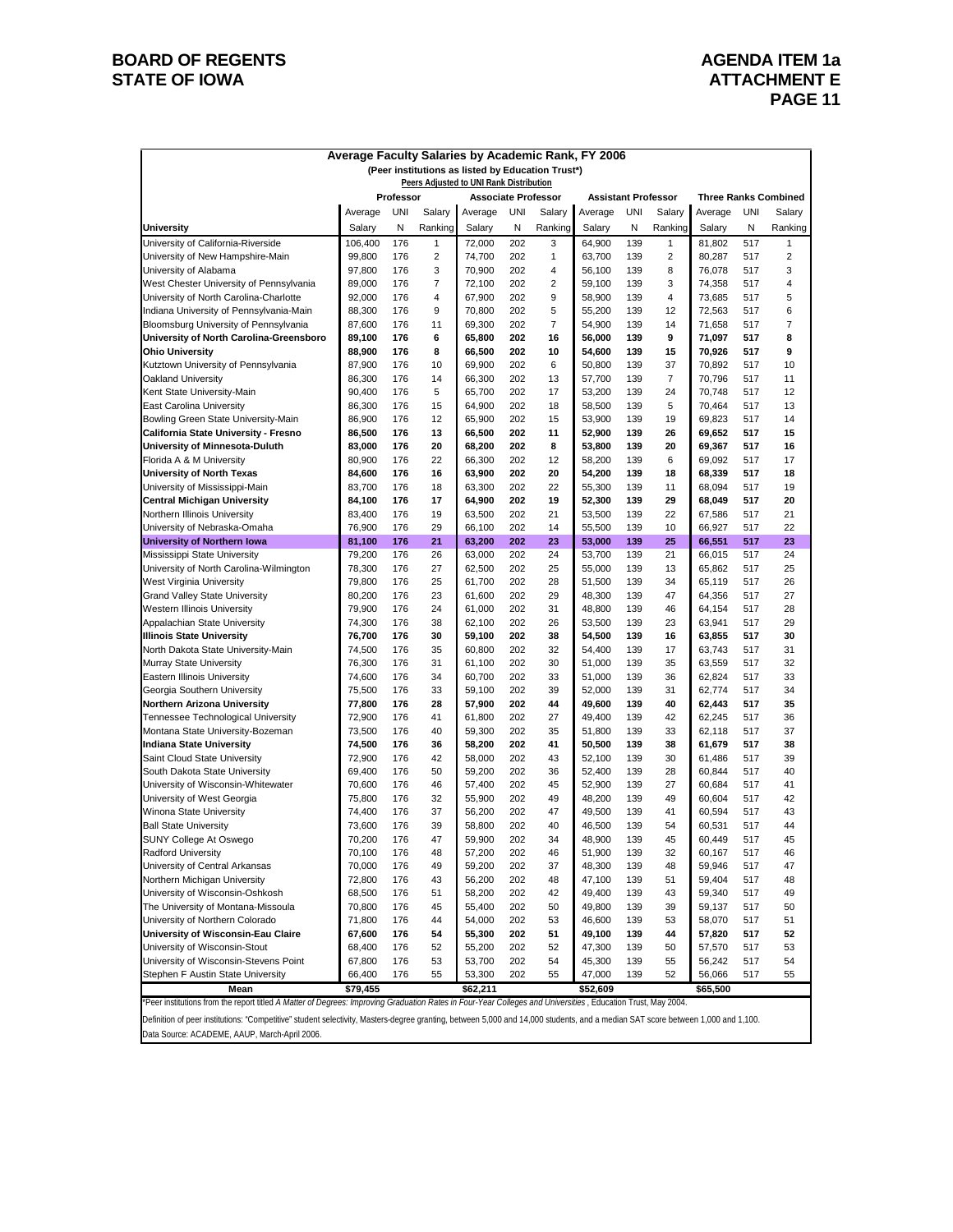### **UNIVERSITY OF IOWA FACULTY SALARIES AS A PERCENT OF PEER AVERAGE FY 2006**

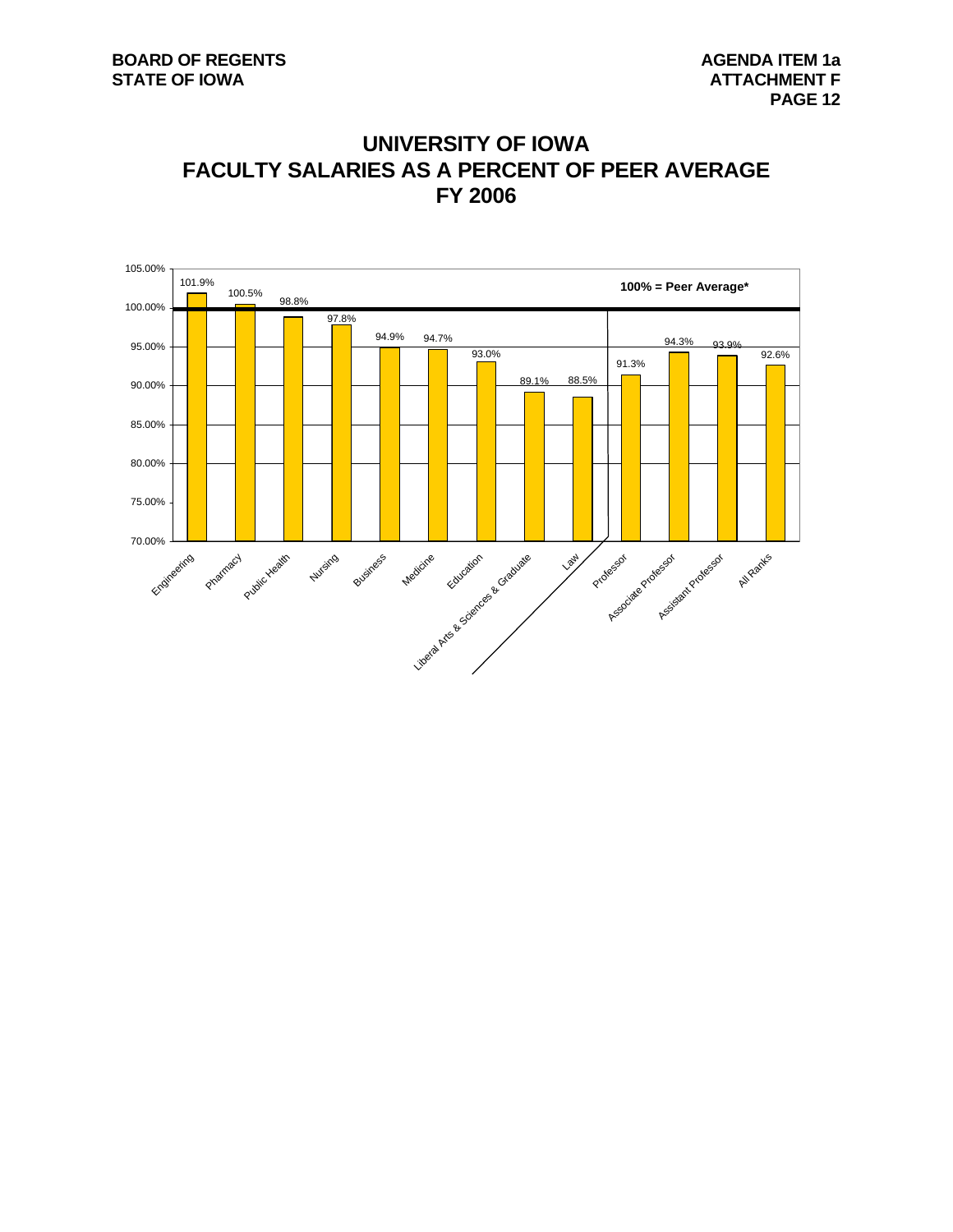

**IOWA STATE UNIVERSITY Faculty Salary as a Percent of Peer Average - FY 2006**